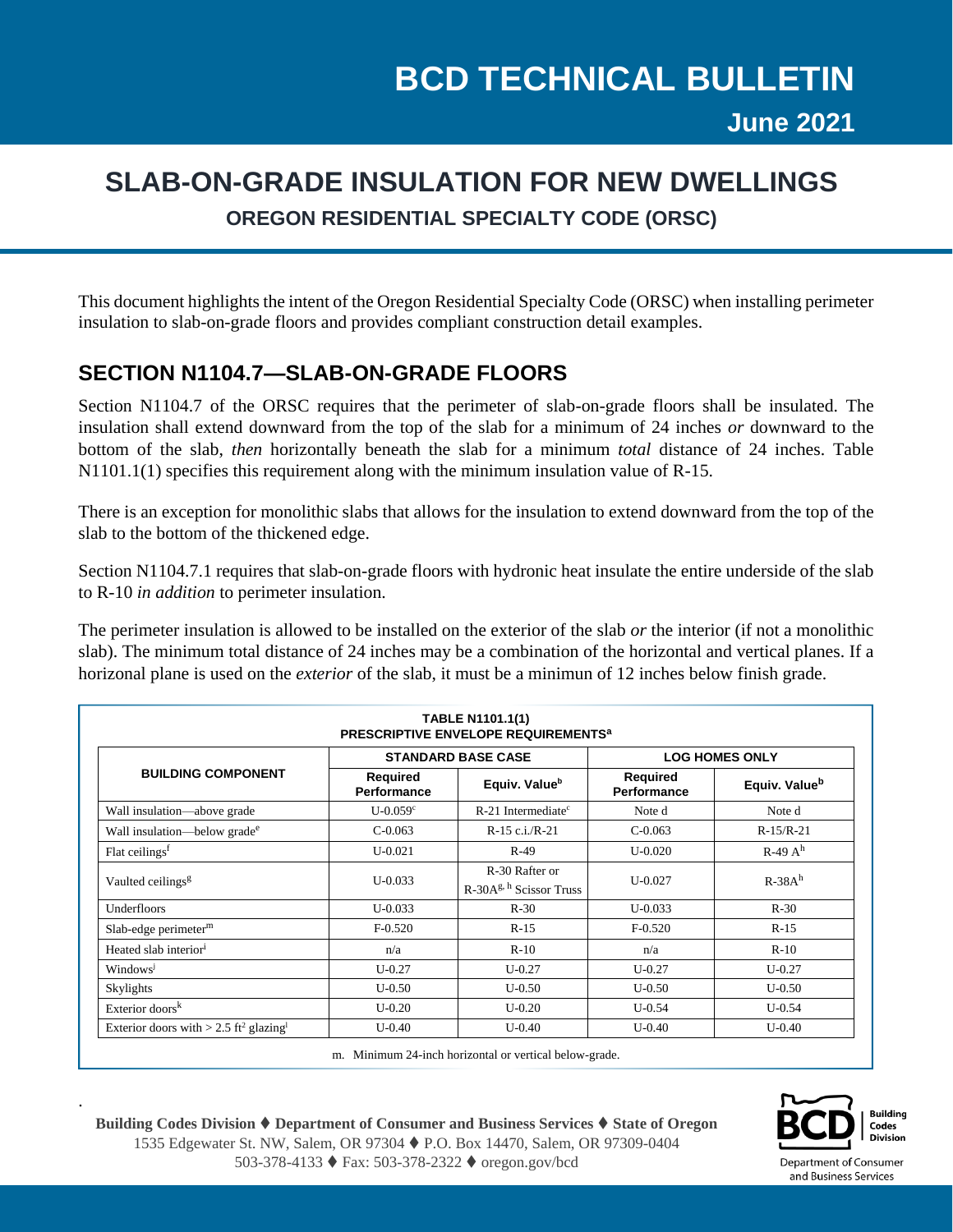## **SECTION DRAWING EXAMPLES**



**UNACCEPTABLE Interior stem wall slab-on-grade construction**